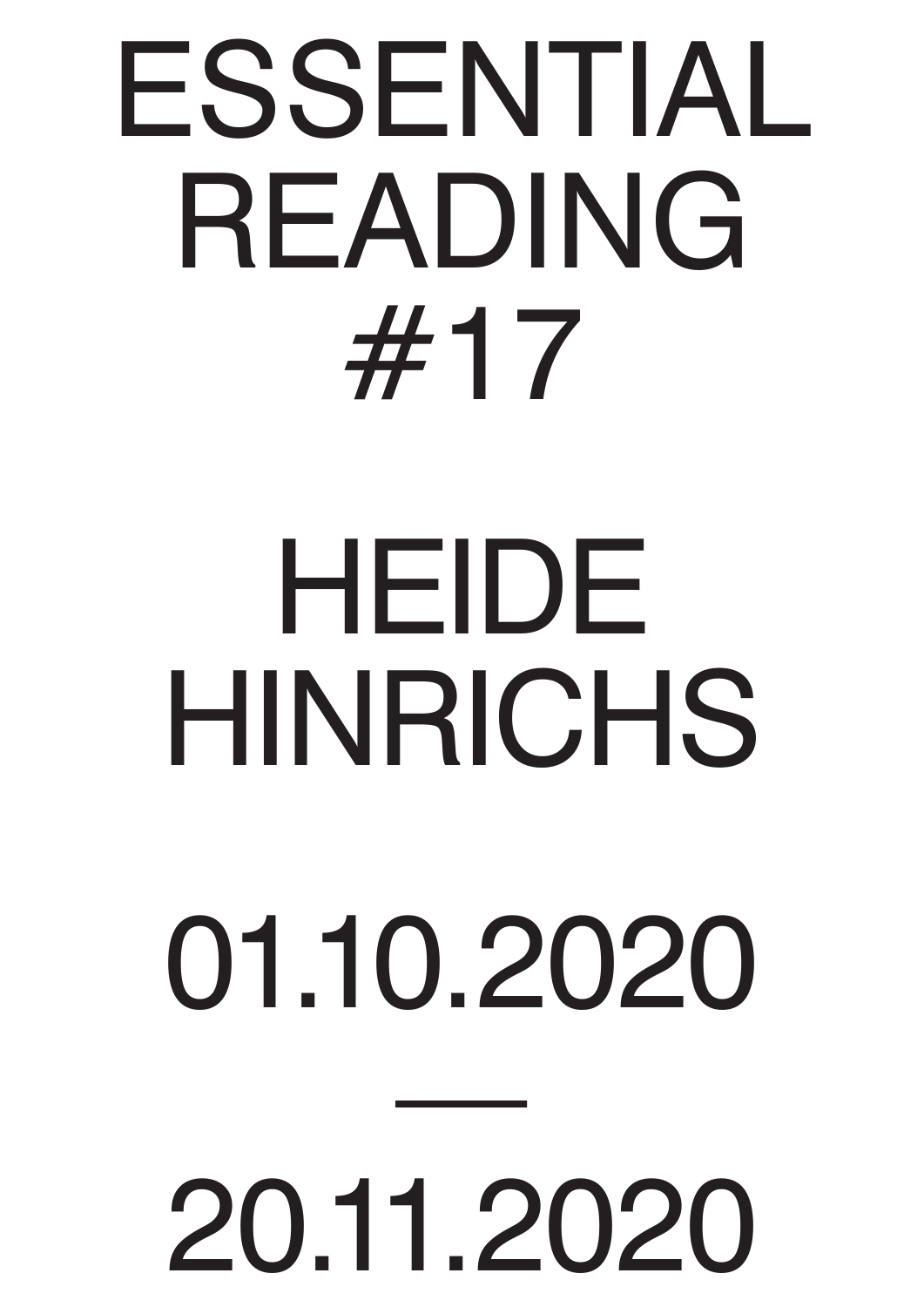Essential Reading is a project that aims to enlarge, diversify and enrich Kunstenbibliotheek's book collection. Which books are, today, really indispensable for an art library? Guests of Essential Reading bring together and present in the library the books they consider most valuable in their life and work.

Heide Hinrichs studied at Kunsthochschule Kassel, HfBK Dresden and attended the HISK, Antwerp. Following her solo exhibitions Borrowed Tails at the Seattle Art Museum in 2010 and Echoes at the Heidelberger Kunstverein in 2012, Hinrichs was awarded the Villa Romana Fellowship in 2013. In 2014, she was a fellow at the MMCA Seoul International Residency Program. For the first Kathmandu Triennial (2017) she developed the project On Some of the Birds of Nepal (Parting the Animal Kingdom of the East). In 2018 Hinrichs published Silent Sisters / Stille Schwestern, an unauthorized translation in text and art works in conversation with Theresa Hak Kyung Cha's book, DICTEE, brought to completion in 2018. A presentation of Inscriptions was shown as part of Season Two: Follow the

### Mud, Beeler Gallery at Columbus College of Art and Design and is now part of the group exhibition Risquons-Tout at Wiels, Brussels.

Essential Reading #17 is on view at Kunstenbibliotheek from 1 October 2020 until 20 November 2020.

Essential Reading is a project initiated by Kunstenbibliotheek.